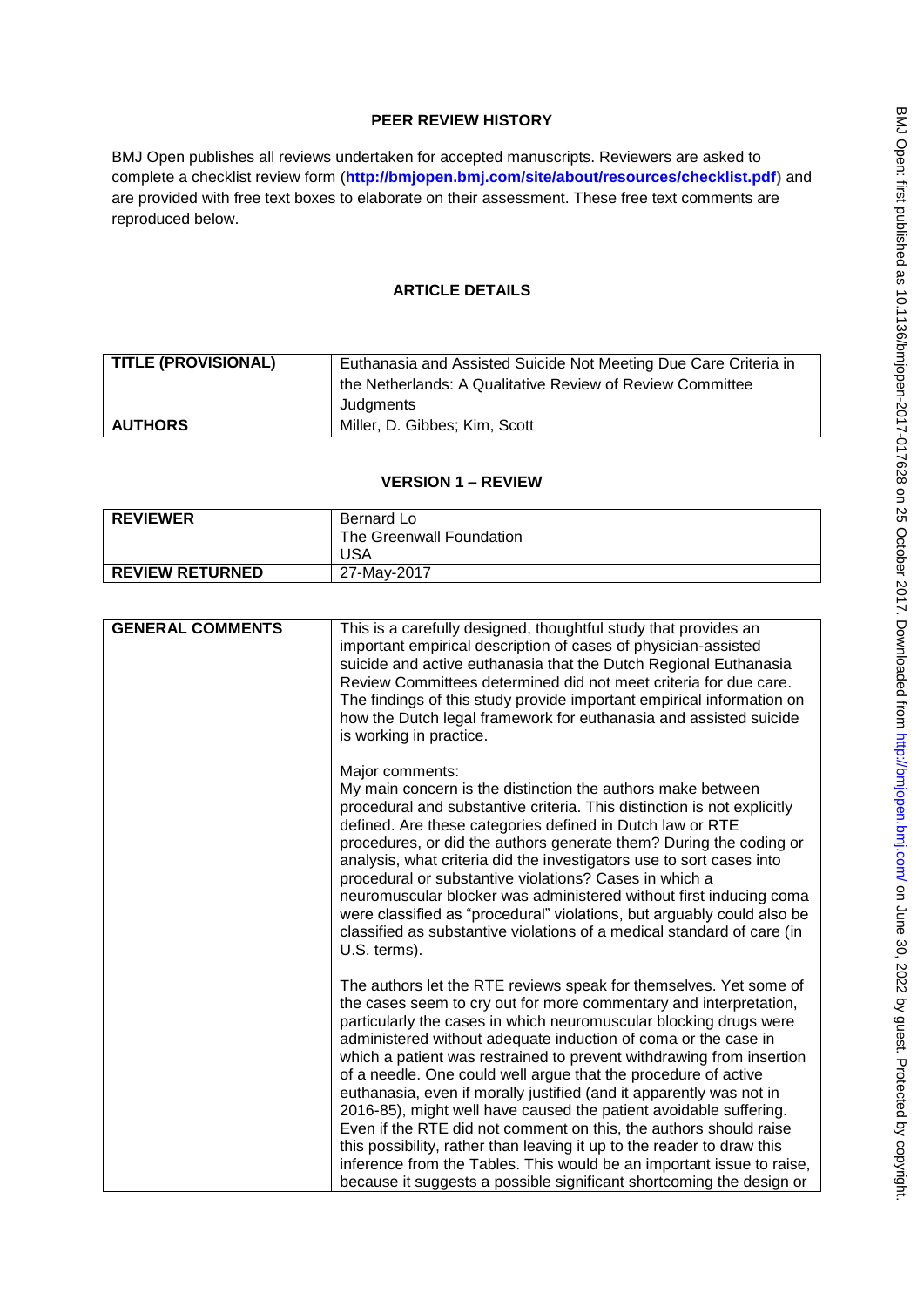| implementation of the RTE reviews. If the authors are concerned<br>about being criticized from reading too much into the RTE reports, I<br>think that they could raise issues is a hypothesis-generating way,<br>making it clear that others may disagree with their interpretation and<br>perhaps suggesting how or why they might do so. Offering<br>alternative interpretations is a well-established technique in empirical<br>research, and I encourage the authors do use it.                                            |
|--------------------------------------------------------------------------------------------------------------------------------------------------------------------------------------------------------------------------------------------------------------------------------------------------------------------------------------------------------------------------------------------------------------------------------------------------------------------------------------------------------------------------------|
| The discussion section, while concise and modest, could suggest<br>what the lessons might be learned from the RTE review. Does the<br>RTE provide suggest how care in the individual cases might have<br>been improved? If not, this seems to be an important missed<br>opportunity for improving the implementation of the national policy<br>on EAS.                                                                                                                                                                         |
| Other comments:<br>The investigators should explain why a few cases were excluded.                                                                                                                                                                                                                                                                                                                                                                                                                                             |
| Please provide more background on the organization SCEN than is<br>contained in Box 1: Are they a pro-euthanasia organization, or are<br>their members supposed to be neutral with regard to euthanasia?<br>Are they recognized as experts by the government or Dutch medical<br>associations? What is their training, and was it designed in<br>conjunction with physicians who are not advocates for euthanasia?<br>This additional information is important to help the reader interpret<br>some of the project's findings. |

| <b>REVIEWER</b>        | Brian L. Mishara<br>Centre for Research and Intervention on Suicide and Euthanasia,<br>Université du Québec à Montréal<br>Canada. |
|------------------------|-----------------------------------------------------------------------------------------------------------------------------------|
| <b>REVIEW RETURNED</b> | 02-Jun-2017                                                                                                                       |

| <b>GENERAL COMMENTS</b> | This paper clearly describes a qualitative analysis of reports which<br>are available to the public on instances where physician reports<br>were deemed to not meet criteria, The methodology and results are<br>clearly presented, and the discussion in appropriate and consistent<br>with the results. This is an excellent article, and it is important to<br>publish it so that those considering new legislation, and countries<br>examining changes in existing legislation (as is the case now in<br>Canada), could profit from this research to aid their considerations.<br>There are wider considerations which require an ethical, rather than<br>empirical analysis, which is beyond the scope of this paper: How<br>much "error" or "abuse" may be tolerated in a society. Some would<br>believe that when death is the outcome of a medical act, zero<br>tolerance should be the rule. However, humans (including |
|-------------------------|----------------------------------------------------------------------------------------------------------------------------------------------------------------------------------------------------------------------------------------------------------------------------------------------------------------------------------------------------------------------------------------------------------------------------------------------------------------------------------------------------------------------------------------------------------------------------------------------------------------------------------------------------------------------------------------------------------------------------------------------------------------------------------------------------------------------------------------------------------------------------------------------------------------------------------|
|                         | physicians) are not perfect. I do not request revisions since the<br>article is very clear and presents data to help inspire the<br>development of ethical debates, which others can undertake.                                                                                                                                                                                                                                                                                                                                                                                                                                                                                                                                                                                                                                                                                                                                  |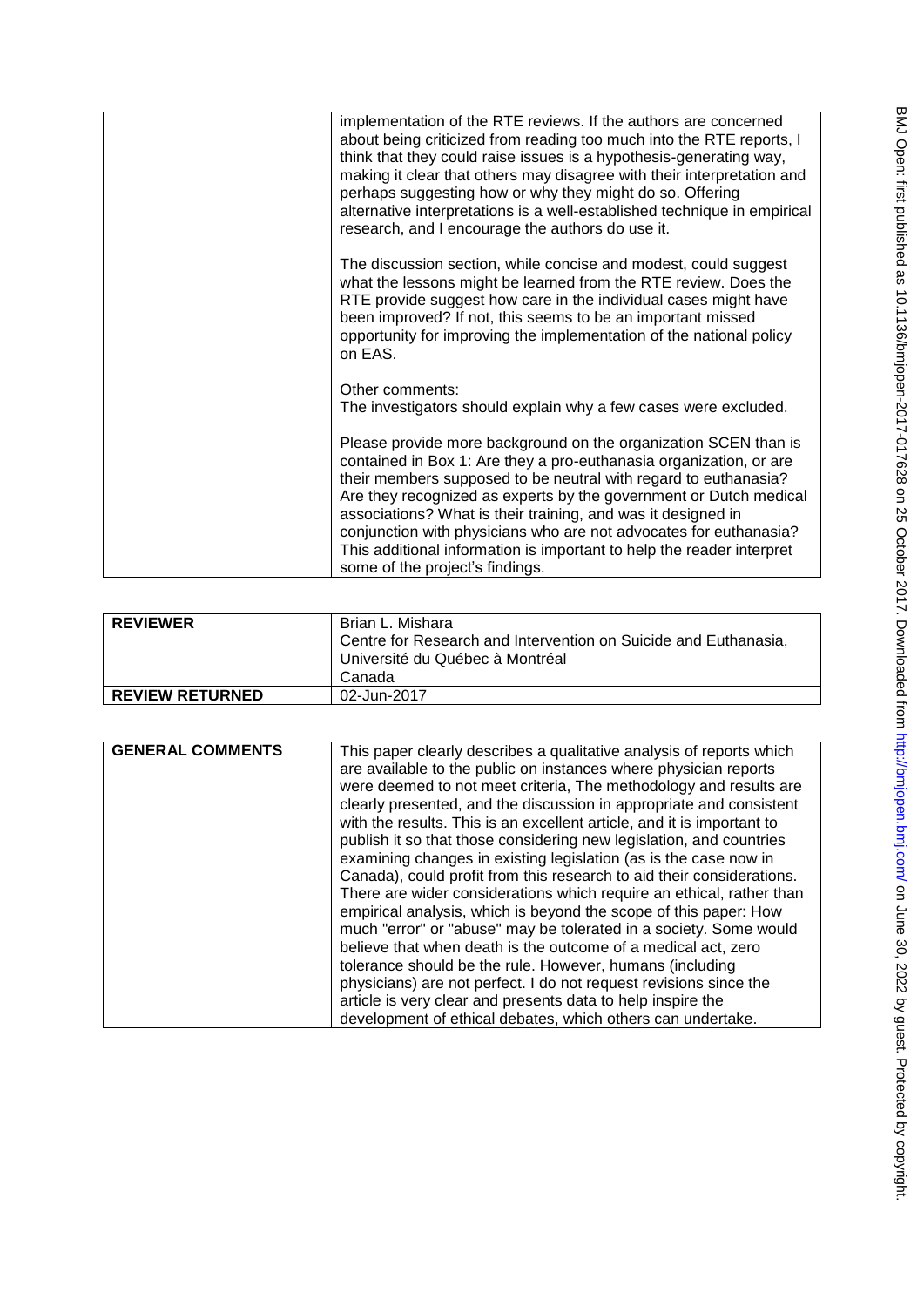### **VERSION 1 – AUTHOR RESPONSE**

Reviewer: 1

We thank the reviewer for these positive comments.

1. The distinction between substantive and procedural criteria is an accepted convention used in official Dutch documents and academic literature, and we now cite the official reports and an article for reference. Due care criteria a through d pertain to physician judgments about patient eligibility, while criteria e and f regard due medical process. We added a sentence in Methods and a footnote in Box 2 to clarify this.

2. We have added a sentence at page 15 indicating that the RTE in fact seems very sensitive to the incompetent administration of medication issue as it would cause unnecessary suffering.

We did consider discussions of individual cases. But we found that every case could have deserved extensive analysis—but there is no good way to do this without making the paper very long. However, we now have made another addition that partially addresses the reviewer"s concern. Specifically, rather than individually discussing cases, we now point out at several places in the Discussion (along with a change at page 7) more explicitly that most of the substantive cases involve controversial features (such as EAS for psychiatric disorders or for "tired of living," or involve incapable patients, or involve doctors from advocacy organizations), and then draw some lessons regarding adequacy of current oversight process given these developments that were not as common when the current review system was put in place.

3. In retrospect, we believe that the reviewer is correct that the discussion section could suggest what lessons might be learned from the RTE review. As he and the other reviewer have noted, we have tried as much as possible to let the cases speak for themselves. However, it does seem necessary to at least comment on what lessons the review might have for interpreting why there are so few DCNM cases and whether the Dutch system has a "strict" approach, and also whether there might be lessons for other jurisdictions and for the current Dutch system.

We now better explain that the Dutch system is largely based on trust and this likely explains the low number of DCNM. Other jurisdictions will need to appreciate this feature, if they are to implement a system consistent with their goals.

One significant addition we have made is to point out that almost all (9 of 10) cases of substantive criteria DCNM cases were non-cancer, non-terminal, and most of them involve what might be called controversial elements—incapacitated patients, psychiatric patients, "tired of living" as basis for EAS, or EAS physicians from advocacy organizations. By pointing this out, we do raise the question of whether a system that was largely developed early on when these issues were non-existent or rare can adequately address these new developments in the Dutch EAS practice.

We also made slight adjustments in the Abstract to accommodate this new discussion point.

We thank the reviewer for forcing us to think more deeply about how this review might suggest ways to perhaps improve the system.

4. No cases that were available on the RTE website were excluded. There were no cases from prior to 2012 that were available on the website, and there was one case since 2012 that the RTE did not publish. Thus, we have 32/33 cases from 2012 to our study"s cutoff date, January 31, 2017. Since the